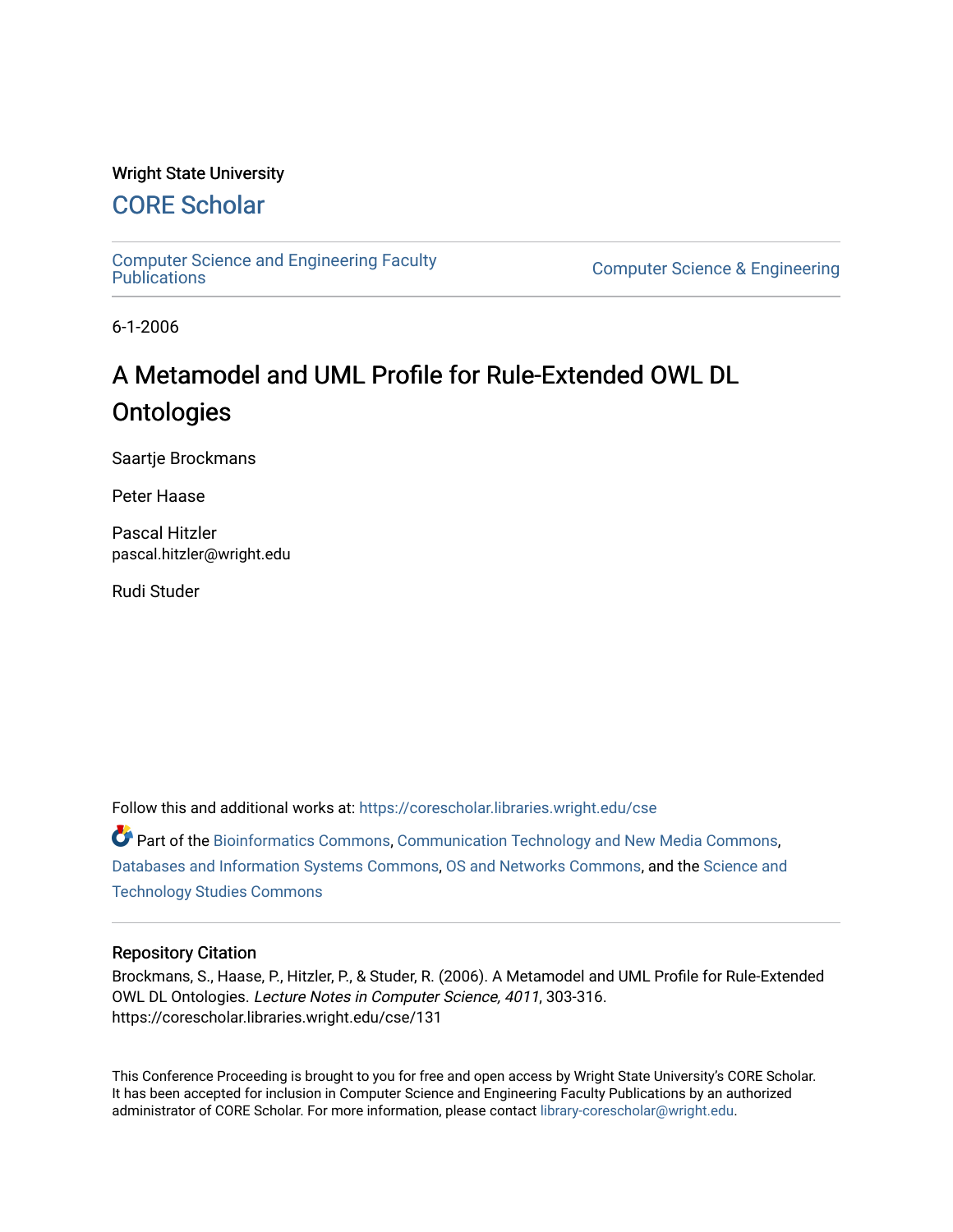## **A Metamodel and UML Profile for Rule-Extended OWL DL Ontologies**

Saartje Brockmans, Peter Haase, Pascal Hitzler, and Rudi Studer

Institute AIFB, Universität Karlsruhe, Germany {brockmans, haase, hitzler, studer}@aifb.uni-karlsruhe.de

**Abstract.** In this paper we present a MOF compliant metamodel and UML profile for the Semantic Web Rule Language (SWRL) that integrates with our previous work on a metamodel and UML profile for OWL DL. Based on this metamodel and profile, UML tools can be used for visual modeling of rule-extended ontologies.

## **1 Introduction**

An ontology defines a common set of concepts and terms that are used to describe and represent a domain of knowledge. The manual creation of ontologies is a labor-intensive, expensive, often difficult, and – without proper tool support – an error-prone task. Visual syntaxes have shown to bring many benefits that simplify conceptual modeling [\[18\]](#page-14-0). As for other modeling purposes, visual modeling of ontologies decreases syntactic and semantic errors and increases readability. It makes the modeling and use of ontologies much easier and faster, especially if tools are user-friendly and appropriate modeling languages are applied.

The usefulness of a visual syntax for modeling languages has been shown in practice; visual modeling paradigms such as the Entity Relationship (ER, [\[4\]](#page-13-0)) model or the Unified Modeling Language (UML, [\[5\]](#page-13-1)) are used frequently for the purpose of conceptual modeling. Consequently, the necessity of a visual syntax for KR languages has been argued frequently in the past [\[6,](#page-13-2) [12\]](#page-14-1). Particular representation formalisms such as conceptual graphs [\[19\]](#page-14-2) or Topic Maps [\[11\]](#page-14-3), for example, are based on well-defined graphical notations.

Description Logic-based ontology languages such as OWL, however, are usually defined in terms of an abstract (text-based) syntax and most care is spent on the formal semantics, neglecting the development of good modeling frameworks. In our previous work [\[3\]](#page-13-3), we therefore have developed a Meta Object Facility (MOF, [\[14\]](#page-14-4)) metamodel for the purpose of defining ontologies, called Ontology Definition Metamodel (ODM), with specific focus on the OWL DL language, along with a UML profile for the purpose of visual modeling.

In the meantime, rule extensions for OWL have been heavily discussed [\[20\]](#page-14-5). Just recently the W3C has chartered a working group for the definition of a Rule Interchange Format [\[21\]](#page-14-6). One of the most prominent proposals for an extension of OWL DL with rules is the Semantic Web Rule Language (SWRL, [\[9\]](#page-14-7)). SWRL proposes to allow the use of Horn-like rules together with OWL axioms.

Y. Sure and J. Domingue (Eds.): ESWC 2006, LNCS 4011, pp. 303[–316,](#page-13-4) 2006.

<sup>-</sup>c Springer-Verlag Berlin Heidelberg 2006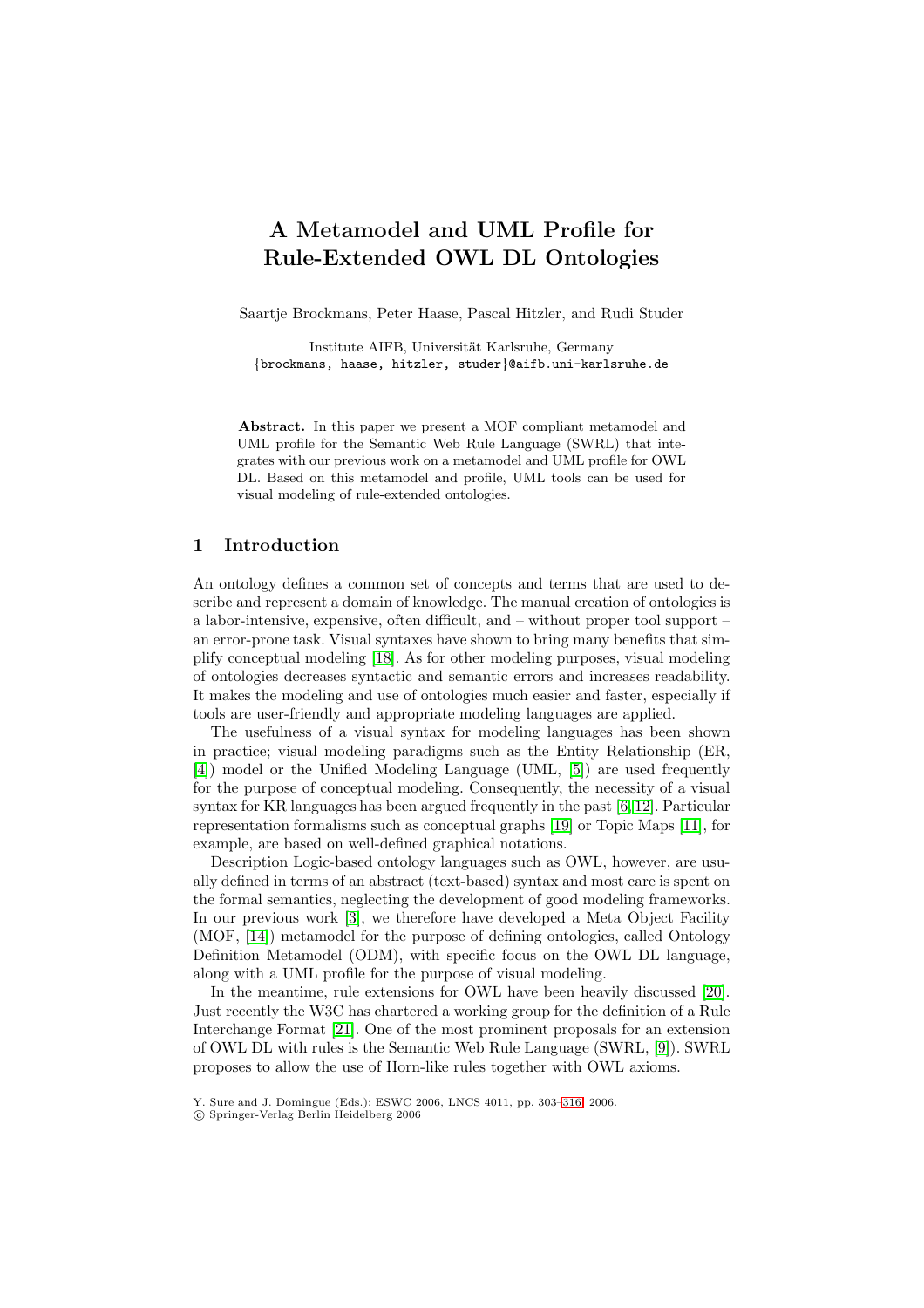A high-level abstract syntax is provided that extends the OWL abstract syntax described in the OWL Semantics and Abstract Syntax document [\[17\]](#page-14-8). An extension of the OWL model-theoretic semantics provides a formal meaning for SWRL ontologies.

The definition of a visual notation for SWRL rules is currently missing. Therefore, this paper defines a metamodel and UML profile for SWRL that extends and complements our previous metamodel and UML profile for OWL DL. Our goal is to achieve an intuitive notation, both for users of UML and description logics as well as for rule-based systems. Naturally, the proposed metamodel has a one-to-one mapping to the abstract syntax of SWRL and OWL DL and thereby to their formal semantics.

The paper is organized as follows: Section [2](#page-2-0) introduces the Meta Object Facility (MOF) and our previous work on an OWL DL metamodel along with its UML profile. Section [3](#page-7-0) presents our extensions of the ODM towards SWRL rules. Section [4](#page-9-0) introduces a UML Profile for the modeling of rules and explains the major design choices made in order to make the notation readable and intuitive both for users with UML background and for users with a background in OWL and rule-based systems. In Section [5](#page-12-0) we discuss related work. We conclude in Section [6](#page-12-1) by summarizing our work and discussing future research.

## <span id="page-2-0"></span>**2 An Ontology Definition Metamodel of OWL Within the MOF Framework**

This section introduces the essential ideas of the Meta Object Facility (MOF) and shows how the Ontology Definition Metamodel (ODM) and the UML Ontology Profile (UOP) fit into this more general picture. The need for a dedicated visual ontology modeling language stems from the observation that an ontology cannot be sufficiently represented in UML [\[8\]](#page-13-5). The two representations share a set of core functionalities such as the ability to define classes, class relationships, and relationship cardinalities. But despite this overlap, there are many features which can only be expressed in OWL, and others which can only be expressed in UML. Examples for this disjointness are transitive and symmetric properties in OWL or methods in UML. For a full account of the conceptual differences we refer the reader to [\[10\]](#page-14-9).

UML methodology, tools and technology, however, seem to be a feasible approach for supporting the development and maintenance of ontologies. The general idea of using MOF-based metamodels and UML profiles for this purpose is depicted in Figure [1](#page-3-0) and explained in the following:

- 1. The ODM and the UOP are grounded in MOF, in that they are defined in terms of the MOF meta-metamodel, as explained in Section [2.1.](#page-3-1)
- 2. The UML profile defines a visual notation for OWL DL ontologies, based on the above mentioned metamodel. Furthermore, mappings in both directions between the metamodel and this profile are established.
- 3. Specific OWL DL ontologies instantiate the Ontology Definition Metamodel. The constructs of the OWL DL language have a direct correspondence with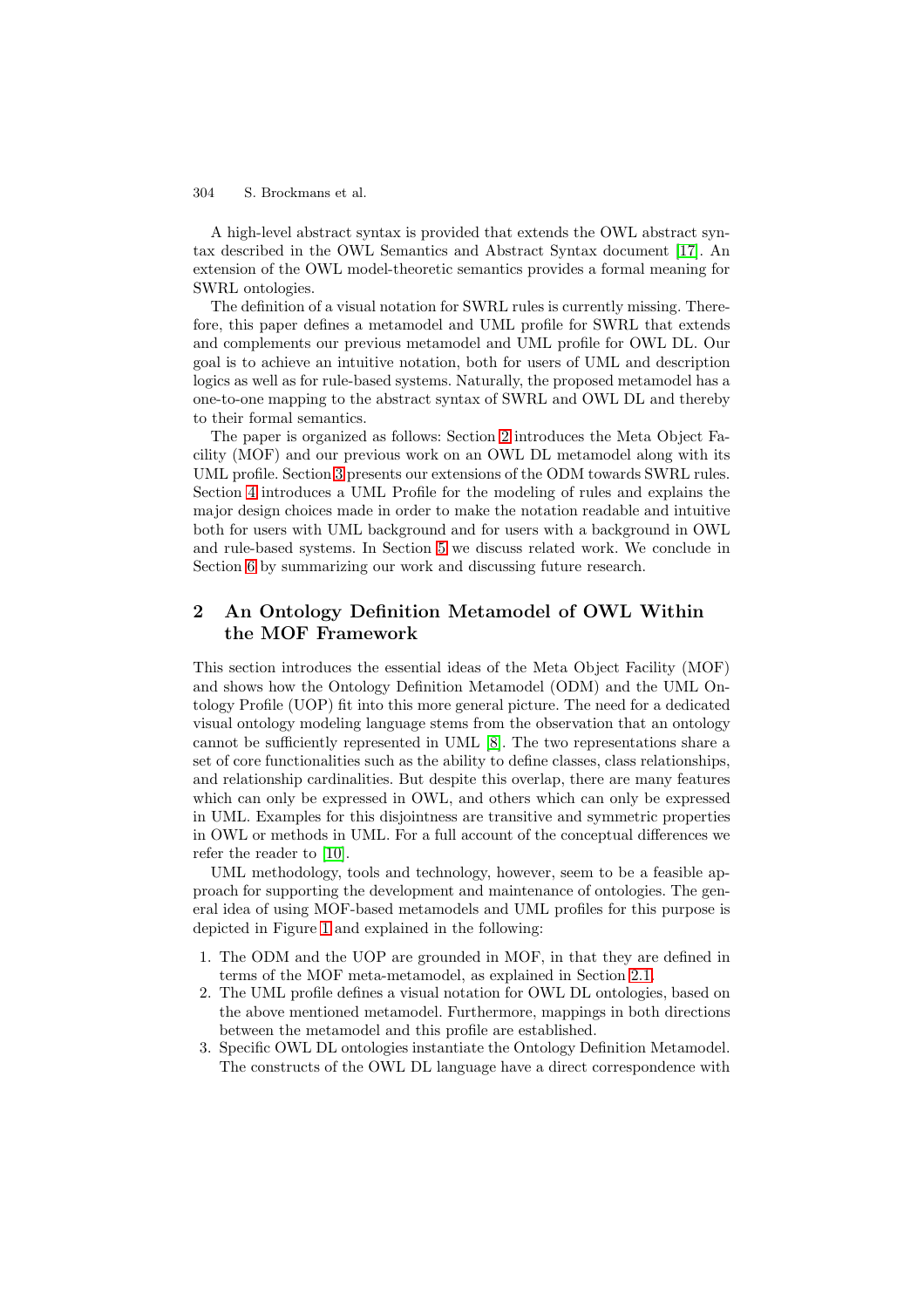those of the ODM. Analogously, specific UML models instantiate the UML Ontology Profile. The translation between the UML models and OWL ontologies is based on the above mappings between the ODM and the UOP.



<span id="page-3-0"></span>**Fig. 1.** An ontology to UML mapping allows existing tools to operate on compatible aspects of ontologies

### <span id="page-3-1"></span>**2.1 Meta Object Facility**

The Meta Object Facility (MOF) is an extensible model driven integration framework for defining, manipulating and integrating metadata and data in a platform independent manner. The goal is to provide a framework that supports any kind of metadata and that allows new kinds to be added as required. MOF plays a crucial role in the four-layer metadata architecture of the Object Management Group (OMG) shown in Figure [2.](#page-4-0) The bottom layer of this architecture encompasses the raw information to be described. For example, Figure [2](#page-4-0) contains information about a wine called ElyseZinfandel and about the Napa region, where this wine grows. The model layer contains the definition of the required structures, e.g. in the example it contains the classes used for grouping information. Consequently, the classes wine and region are defined. If these are combined, they describe the model for the given domain. The metamodel defines the terms in which the model is expressed. In our example, we would state that models are expressed with classes and properties by instantiating the respective meta classes. Finally, the MOF constitutes the top layer, also called the meta-metamodel layer. Note that the top MOF layer is hard wired in the sense that it is fixed, while the other layers are flexible and allow to express various metamodels such as the UML metamodel or the ODM.

#### **2.2 Ontology Definition Metamodel**

The Ontology Definition Metamodel (ODM, [\[3\]](#page-13-3)) defines a metamodel for ontologies. This metamodel is built on the MOF framework, which we explained in Section [2.1.](#page-3-1) We defined an Ontology Definition Metamodel for OWL DL using a notation which is accessible for users of UML as well as for OWL DL ontology engineers. A metamodel for a language that allows the definition of ontologies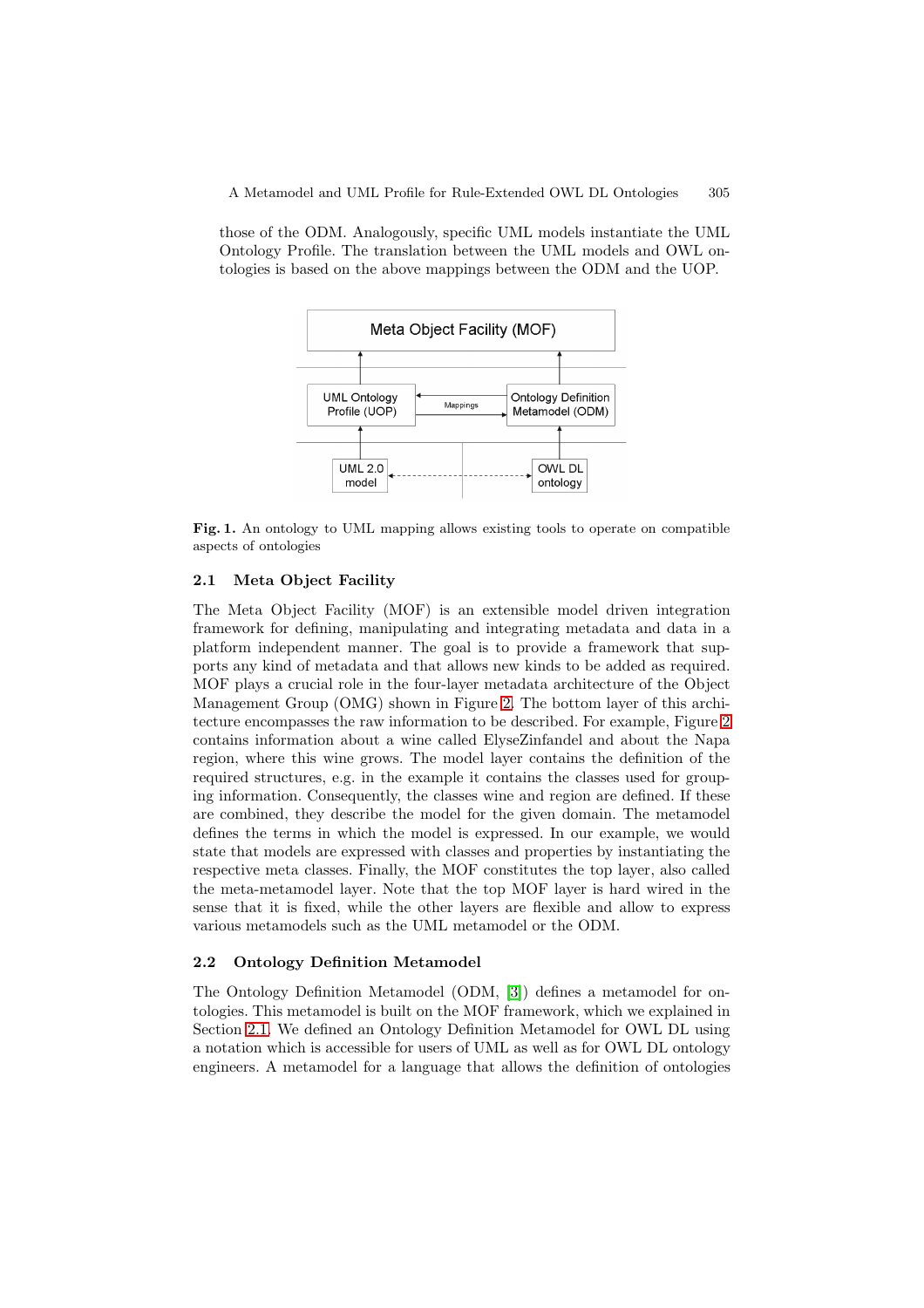

**Fig. 2.** OMG Four Layer Metadata Architecture

<span id="page-4-0"></span>

**Fig. 3.** Main Elements of the Ontology Definition Metamodel

<span id="page-4-1"></span>naturally follows from the modeling primitives offered by the ontology language. The proposed metamodel has a one-to-one mapping to the abstract syntax of OWL DL and thereby to the formal semantics of OWL. It primarily uses basic well-known concepts from UML2, which is the second and newest version of UML. Additionally, we augmented the metamodel with constraints specifying invariants that have to be fulfilled by all models that instantiate the metamodel. These constraints are expressed in the Object Constraint Language [\[23\]](#page-14-10), a declar-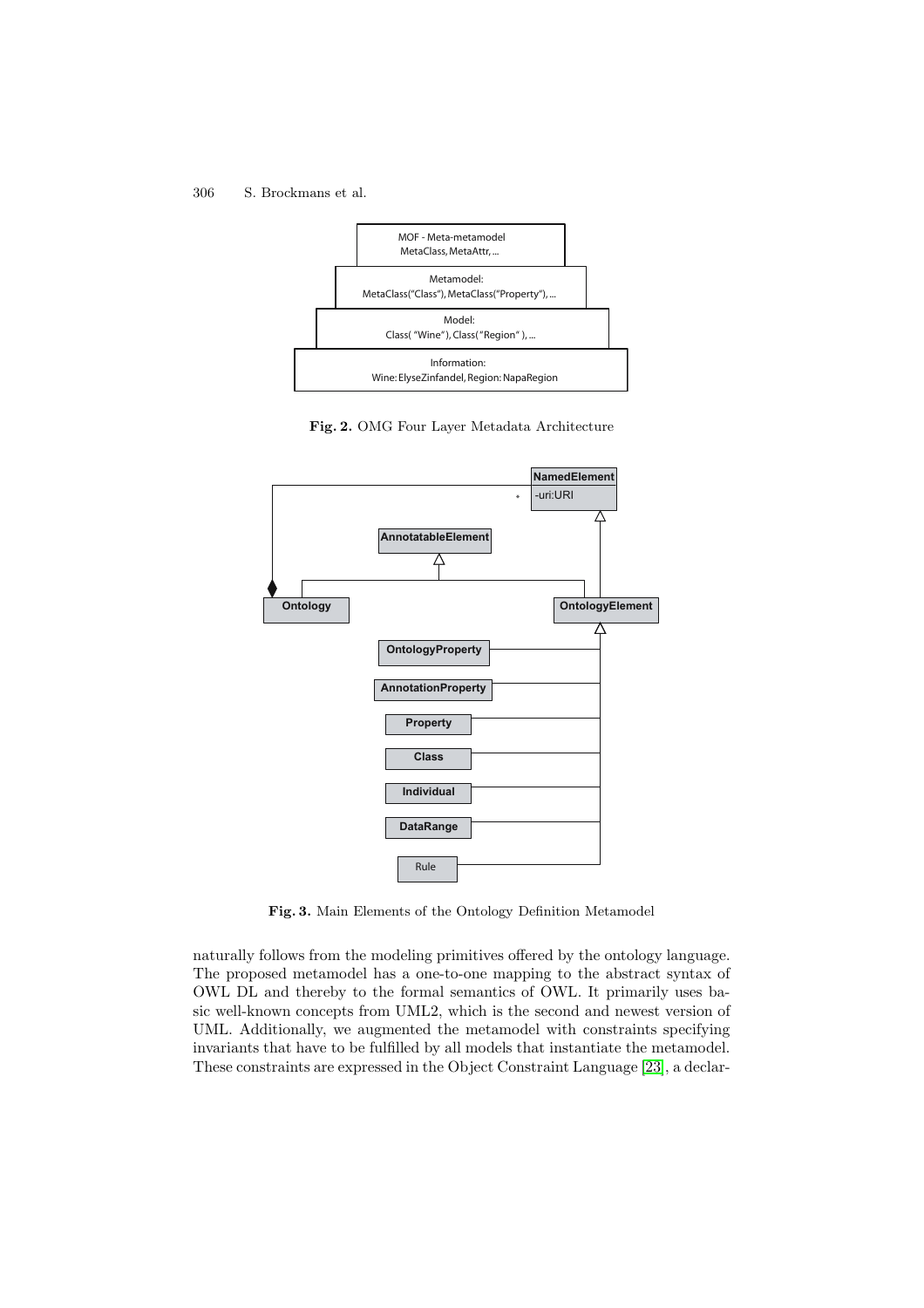#### A Metamodel and UML Profile for Rule-Extended OWL DL Ontologies 307



<span id="page-5-0"></span>**Fig. 4.** Properties



<span id="page-5-1"></span>**Fig. 5.** Classes

ative language that provides constraint and object query expressions on object models that cannot otherwise be expressed by diagrammatic notation.

Figure [3](#page-4-1) shows the main elements of the ODM. Every element of an ontology is a NamedElement and hence a member of an Ontology.

Properties, as shown in Figure [4,](#page-5-0) represent named binary associations in the modeled knowledge domain. OWL distinguishes two kinds of properties, so-called object properties and datatype properties. A common generalization of them is given by the abstract metaclass Property. Properties can be functional and their domain is always a class. Object properties may additionally be inverse functional, transitive, symmetric, or inverse to another property. Their range is a class, while the range of datatype properties are datatypes.

Users can relate properties by using two types of axioms: property subsumption (subPropertyOf) specifies that the extension of a property is a subset of the related property, while property equivalence (equivalentProperty) defines extensional equivalence.

Class descriptions are depicted in Figure [5.](#page-5-1) In contrast to UML, OWL DL does not only allow to define simple named classes. Instead, classes can be formed using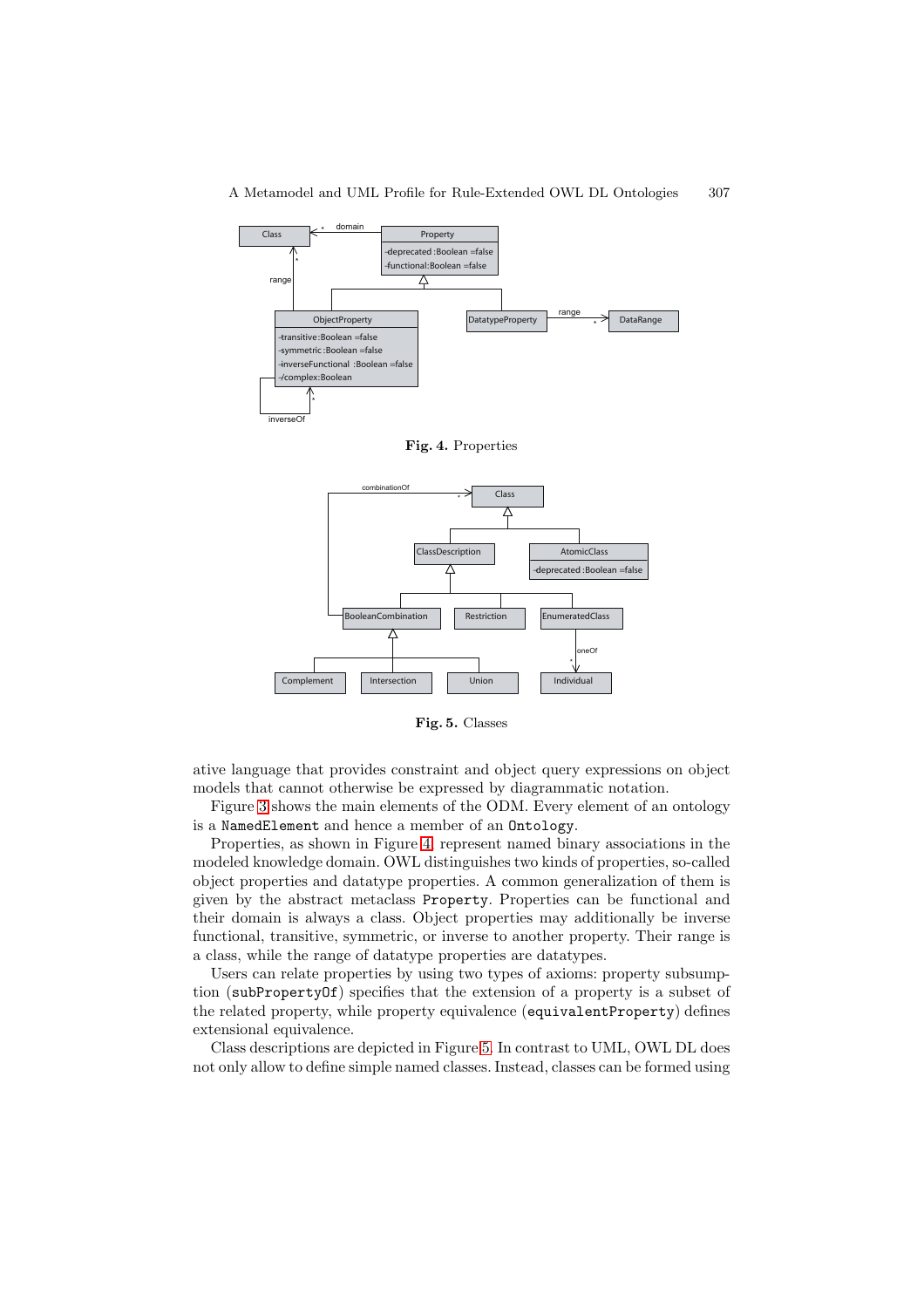a number of class constructors. One can conceptually distinguish the boolean combination of classes, class restrictions, and enumerated classes. EnumeratedClass is defined through a direct enumeration of named individuals. Boolean combinations of classes are provided through Complement, Intersection and Union.

OWL does not follow the clear conceptual separation between terminology (T-Box) and knowledge base (A-box) that is present in most description logics and in MOF, which distinguishes between model and information. The knowledge base elements (cf. Figure [6\)](#page-6-0) are part of an ontology. An Individual is an instantiation of a Class and is the subject of a PropertyValue, which instantiates a Property. Naturally, an ObjectPropertyValue relates its subject with another Individual whilst a DatatypePropertyValue relates its subject with a DataValue, which is an instance of a DataType.



<span id="page-6-0"></span>**Fig. 6.** Knowledge Base

Individuals can be related via three special axioms: The sameAs association allows users to state that two individuals (with different names) are equivalent. The differentFrom association specifies that two individuals are not the same. AllDifferent is a simpler notation for the pairwise difference of several individuals.

For a full specification of the OWL DL metamodel, we refer to [\[3\]](#page-13-3).

#### **2.3 UML Ontology Profile**

The UML ontology profile (UOP) describes a visual UML syntax for modeling ontologies. We provide a UML profile that is faithful to both UML2 and OWL DL, with a maximal reuse of UML2 features and OWL DL features. Since the UML profile mechanism supports a restricted form of metamodeling, our proposal contains a set of extensions and constraints to UML2. This tailors UML2 such that models instantiating the ODM can be defined. Our UML profile has a basic mapping, from OWL class to UML class, from OWL property to binary UML association, from OWL individual to UML object, and from OWL property filler to UML object association. Extensions to UML2 consist of custom UML stereotypes, which usually carry the name of the corresponding OWL DL language element, and dependencies. Figure [7](#page-7-1) (left) shows an example of two classes Wine and WineGrape, visually depicted as UML classes, which are connected via the object property madeFromGrape, depicted as a UML association. Some extensions to UML2 are used in the example in Figure [7](#page-7-1) (right),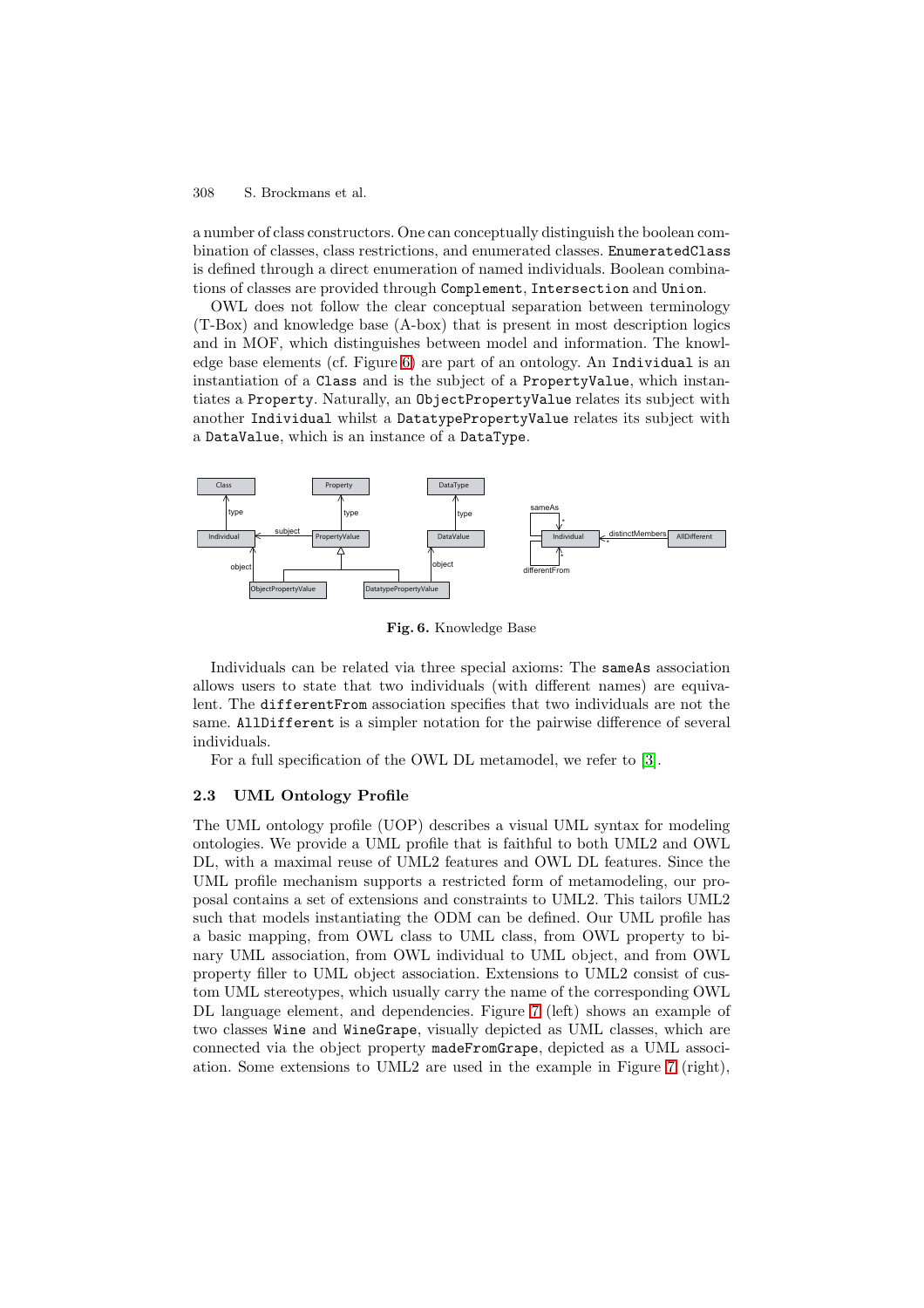

<span id="page-7-1"></span>Fig. 7. A fragment of the UML profile: The ObjectProperty and oneOf constructs



Fig. 8. A fragment of the UML profile: An individual of a complex class description

<span id="page-7-2"></span>which shows that an enumerated class is connected to the enumerated individuals by dependencies. A stereotype denotes the enumerated class, whereas the UML notation for objects is used for individuals. Another example, depicted in Figure [8,](#page-7-2) shows an individual SelaksIceWine of the intersection between the classes LateHarvest and DessertWine.

## <span id="page-7-0"></span>**3 A Metamodel for SWRL Rules**

We propose a metamodel for SWRL rules as a consistent extension of the metamodel for OWL DL ontologies which we described in the previous section of this paper. Figure [9](#page-8-0) shows the metamodel for SWRL rules. We discuss the metamodel step by step along the SWRL specifications. Interested readers may refer to the specifications [\[9\]](#page-14-7) for a full account of SWRL. For a complete reference of the formal correspondence between the metamodel and SWRL itself and the OCL constraints for the rule metamodel, we refer the reader to [\[2\]](#page-13-6).

### **3.1 Rules**

SWRL defines rules as part of an ontology. The SWRL metamodel defines Rule as a subclass of OntologyElement. OntologyElement is defined in the OWL DL metamodel (Figure [3\)](#page-4-1) as an element of an Ontology, via the composition link between NamedElement and Ontology. As can also be seen in Figure [3,](#page-4-1) the class OntologyElement is a subclass of the class AnnotatableElement, which defines that rules can be annotated. As annotations are modeled in the ODM, a URI reference can be assigned to a rule for identification.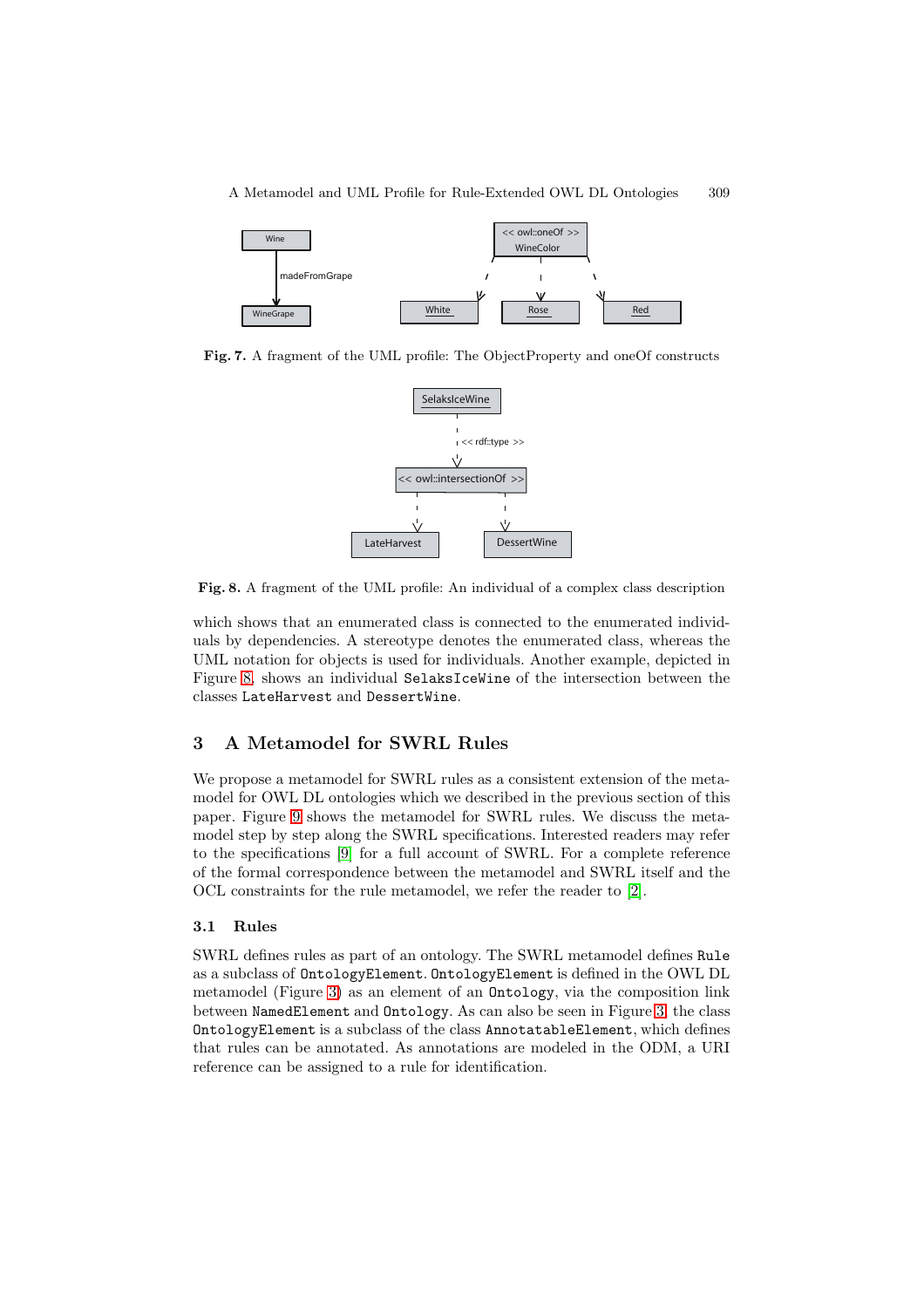A rule consists of an antecedent and a consequent, also referred to as body and head of the rule, respectively. Both the antecedent and the consequent consist of a set of atoms which can possibly be empty, as depicted by the multiplicity in Figure [9.](#page-8-0) Informally, a rule says that if all atoms of the antecedent hold, then the consequent holds. An empty antecedent is treated as trivially true, whereas an empty consequent is treated as trivially false.

The same antecedent or consequent can be used in several rules, as indicated in the metamodel by the multiplicity on the association between Rule on the one hand and Antecedent or Consequent on the other hand. Similarly, the multiplicities of the association between Antecedent and Atom and of the association between Consequent and Atom define that an antecedent and a consequent can hold zero or more atoms. The multiplicity in the other direction defines that the same atom can appear in several antecedents or consequents. According to the SWRL specifications, every Variable that occurs in the Consequent of a rule must occur in the Antecedent of that rule, a condition referred to as "safety".

#### **3.2 Atoms, Terms and Predicate Symbols**

The atoms of the antecedent and the consequent consist of predicate symbols and terms. According to SWRL, they can have different forms:

- $C(x)$ , where C is an OWL description and x an individual variable or an OWL individual, or  $C$  is an OWL data range and  $x$  either a data variable or an OWL data value;
- $-P(x, y)$ , where P is an OWL individual valued property and x and y are both either an individual variable or an OWL individual, or P is an OWL data valued property, x is either an individual variable or an OWL individual and y is either a data variable or an OWL data value;



<span id="page-8-0"></span>**Fig. 9.** The Rule Definition Metamodel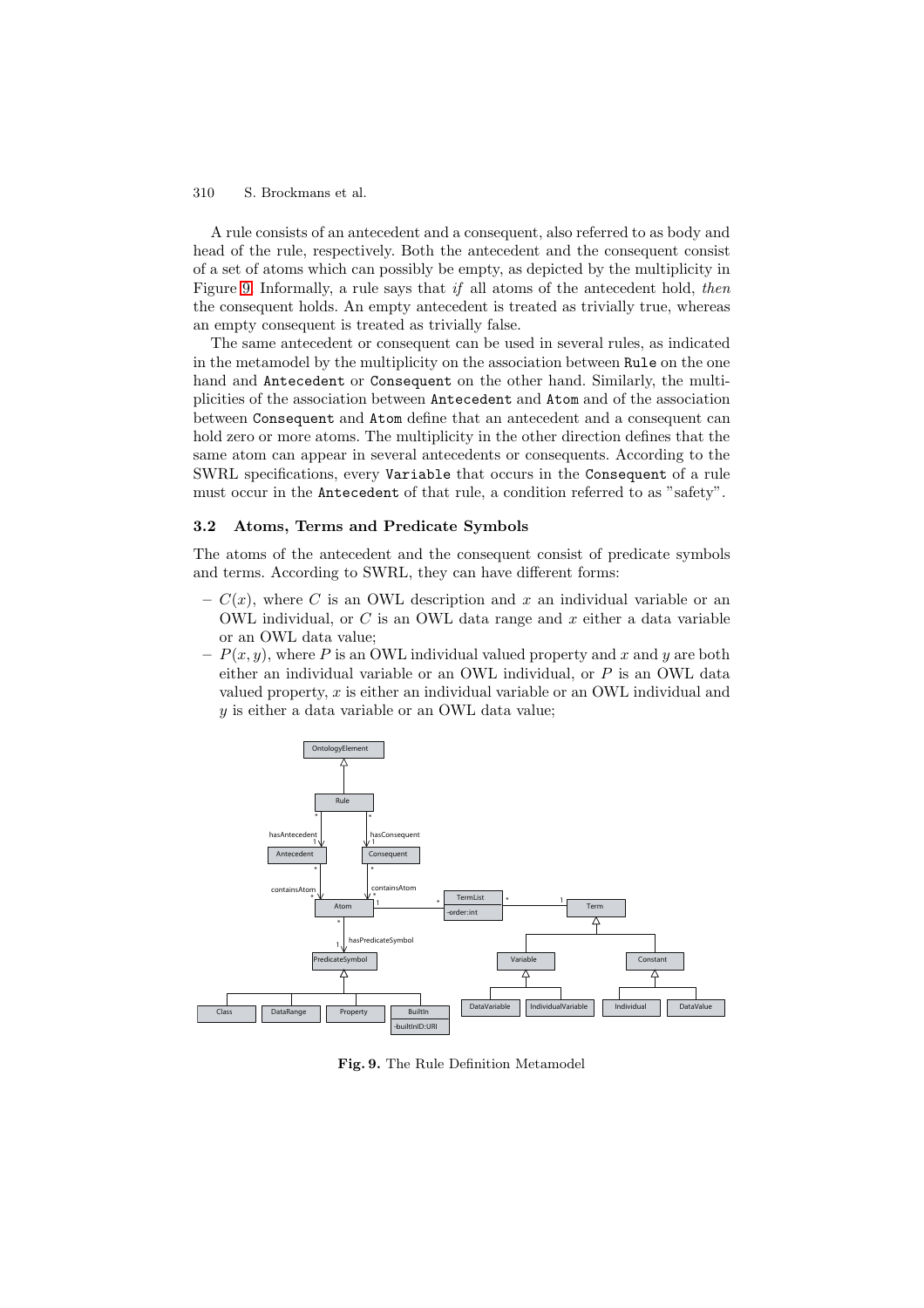- $-$  sameAs $(x, y)$ , where x and y are both either an OWL individual or an individual variable;
- different From  $(x, y)$ , where x and y are both either an OWL individual or an individual variable;
- built $\text{In}(r, x, \ldots)$ , where r is a built-in predicate and x is a data variable or OWL data value. A builtIn atom could possibly have more than one variable or OWL data value.

The first of these, OWL description, data range and property, were already provided in the ODM, namely as metaclasses Class, DataRange and Property, respectively. As can be seen in Figure [9,](#page-8-0) the predicates Class, DataRange, Property and BuiltIn are all defined as subclasses of the class PredicateSymbol, which is associated to Atom. The remaining two atom types, sameAs and differentFrom, are represented as specific instances of PredicateSymbol.

To define the order of the atom terms, we put a class TermOrder in between Atom and Term. This UML association class connects atoms with terms and defines the term order via the attribute order.

## <span id="page-9-0"></span>**4 A UML Profile for Rules**

UML provides an extension mechanism, the UML profile mechanism, to tailor the language to specific application areas. The definition of such a UML extension is based on the standard UML metamodel. In this section, we propose a UML profile for modeling SWRL rules which is consistent with the design considerations taken for the basic UML Ontology Profile. For a complete reference of the relationship between the UML profile and the metamodel introduced in Section [3,](#page-7-0) we refer the reader to [\[2\]](#page-13-6). Figure [10](#page-9-1) shows an example of a rule, which defines that when a vintager does not like the wine made in his winery, he is a bad vintager. We introduce the profile in an order based on the SWRL metamodel introduced in Section [3.](#page-7-0)

#### **4.1 Rules**

As can be seen in Figure [10,](#page-9-1) a rule is depicted by two boxes connected via a dependency with the stereotype rule. All atoms of the antecedent are contained



<span id="page-9-1"></span>**Fig. 10.** BadVintager $(x) \leftarrow \text{ownWinerv}(x, y) \wedge \text{dislikesWine}(x, z) \wedge \text{hasMaker}(z, y)$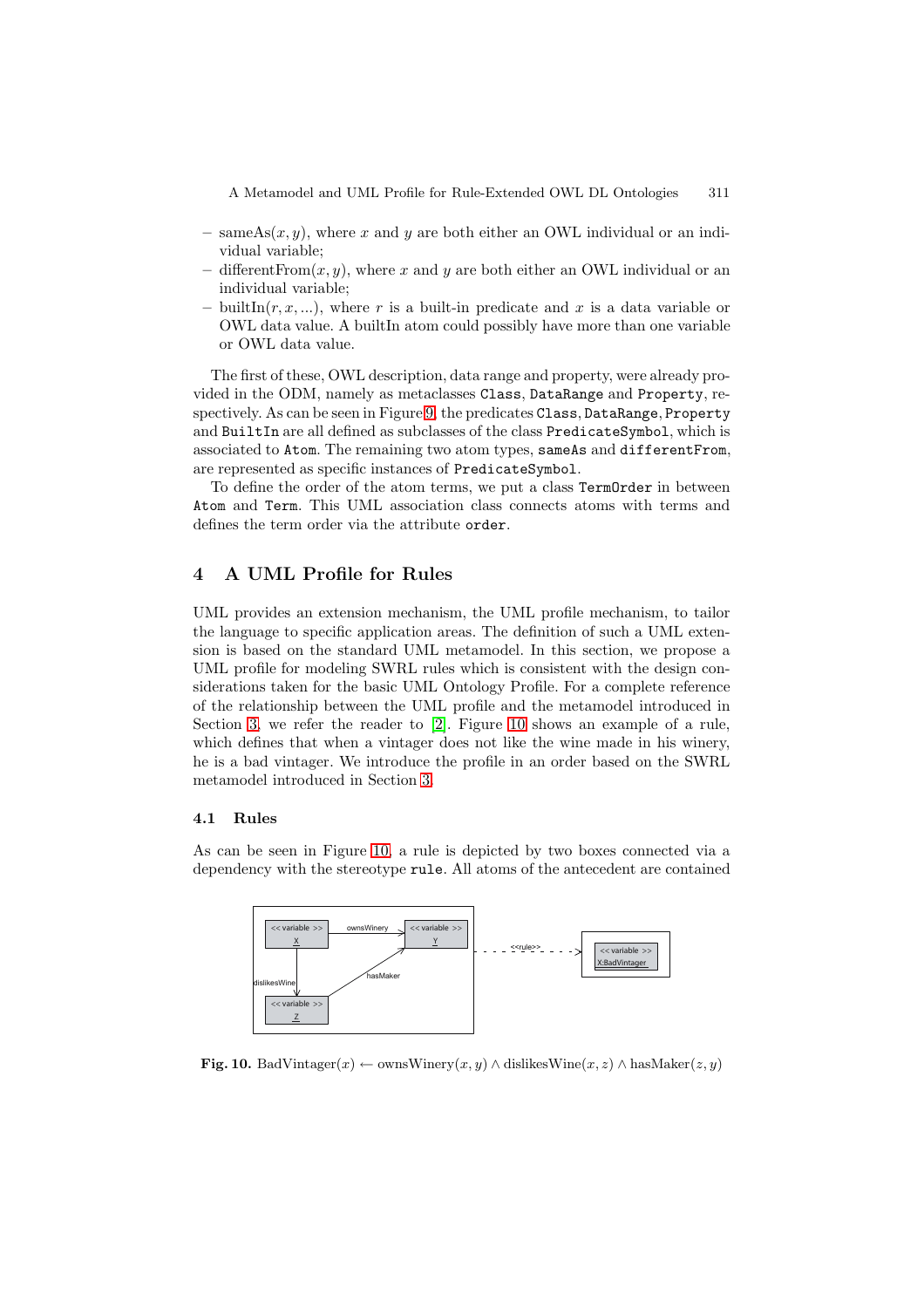in the box at the origin of the dependency, whereas the box at the end contains the consequent. This way, antecedent and consequent can easily be distinguished, and it also allows to distinguish between the rule atoms and the OWL DL facts which are depicted in similar ways. The left box of our example contains the three variable definitions and the three properties that are defined between these variables. The consequent-box on the right contains the definition of the variable X from which it is known which class it belongs to. We explain the specific design considerations of these concepts in the following subsections.

#### <span id="page-10-1"></span>**4.2 Terms**

Although the existing UOP already comprises a visual syntax for individuals and data values, namely by applying the UML object notation, it does not include a notation for variables since OWL DL ontologies do not contain variables. We decided to depict variables in the UML object notation as well, since a variable can be seen as a partially unknown class instance. We provide a stereotype variable to distinguish a variable. Figure [11](#page-10-0) shows a simple example for a variable, an individual and a data value.



<span id="page-10-0"></span>**Fig. 11.** Terms

## **4.3 Predicate Symbols in Atoms**

**Class description and data range.** A visual notation for individuals as instances of class descriptions is already provided in the UOP for OWL DL. An atom with a class description and a variable as its term, is illustrated similarly. An appropriate stereotype is added. An example of this can be seen in the consequent in Figure [10.](#page-9-1) A visual construct for a data range definition using individuals is contained in the UOP for OWL DL as well, namely represented in the same way as class individuals. Data range constructs containing variables are also depicted in a similar fashion.

**Properties.** Object properties are depicted as directed associations between the two involved elements. A datatype property is pictured as an attribute. These notations were provided for properties of individuals by the UOP for OWL DL, and we follow them to depict properties of variables. The antecedent of the rule in Figure [10](#page-9-1) contains three such object properties between variables, ownsWinery, dislikesWine and hasMaker. The other example rule, depicted in Figure [13,](#page-11-0) contains amongst other things twice the datavalued property yearValue.

sameAs and differentFrom. According to the UOP, equality and inequality between objects are depicted using object relations. Because of the similarity between individuals and variables, as shortly explained in Section [4.2,](#page-10-1) we propose to use the same visual notation for sameAs and differentFrom relations between two variables or between a variable and an object.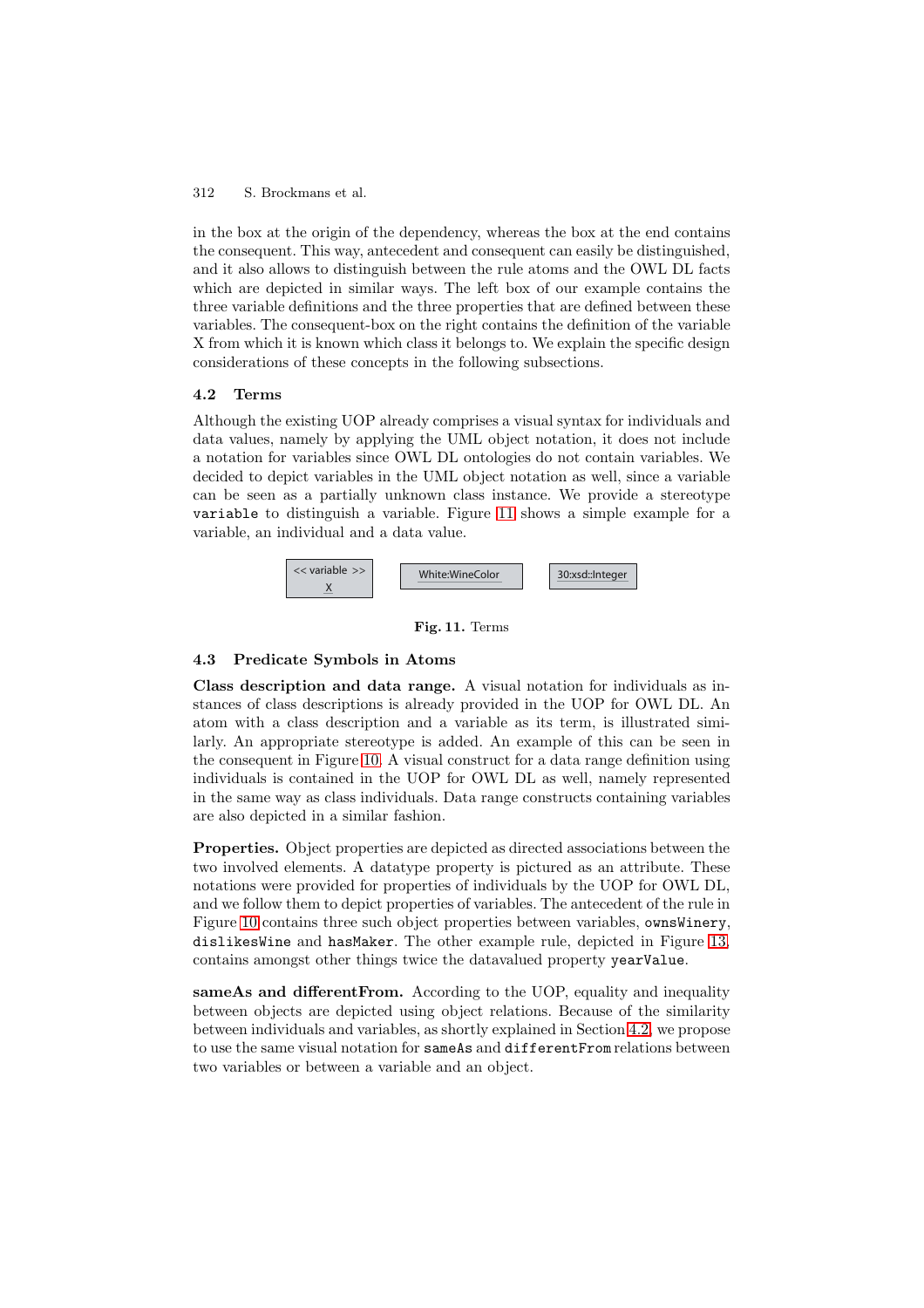

<span id="page-11-1"></span>**Fig. 12.** Built-in predicates

**Built-in predicates.** For the visual representation of built-in relations, we use usual associations to all participating variables and data values, similar to the owl:AllDifferent concept provided in the basic UOP. To denote the built-in relation, we provide the stereotype built-in together with the specific built-in ID. The names of the associations denote the order of the arguments, by numbers. Figure [12](#page-11-1) shows an example of a built-in relation swrlb:greaterThan, which is defined to check whether the first involved argument is greater than the second one. For the six most basic built-ins, swrlb:equal, swrlb:notEqual, swrlb:lessThan, swrlb:lessThanOrEqual, swrlb:greaterThan and swrlb: greaterThanOrEqual, we provide an alternative notation. Instead of depicting the stereotype and the name of the built-in, an appropriate icon can be used. Figure [13](#page-11-0) depicts a rule example using this alternative notation for built-in predicates. This rule states that if the year value of a wine (y) is greater than the year value of another wine  $(x)$ , then the second wine  $(x)$  is older than the first one (y). Next to the built-in predicate, Figure [13](#page-11-0) shows six variables with the properties hasVintageYear, yearValue and olderThan.



<span id="page-11-0"></span>**Fig. 13.** olderThan $(x, y) \leftarrow$  hasVintageYear $(x, u) \wedge$  hasVintageYear $(y, v) \wedge$ yearValue $(u, w)$  ∧ yearValue $(v, z)$  ∧ swrlb:greaterThan $(z, w)$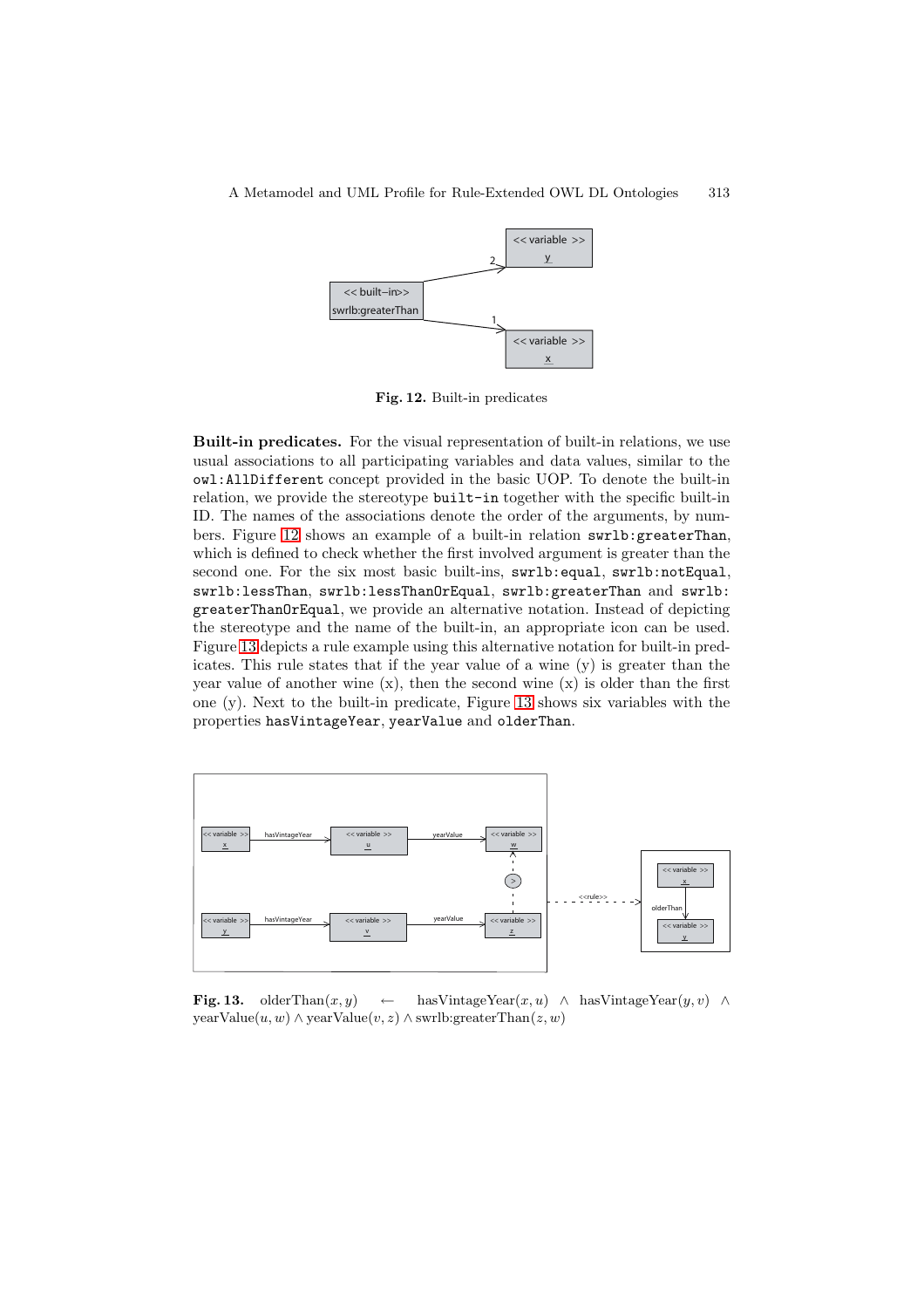## <span id="page-12-0"></span>**5 Related Work**

As a response to the original call of the OMG for an Ontology Definition Metamodel [\[16\]](#page-14-11), the OMG has received a number of diverse proposals (see [\[3\]](#page-13-3) for a comparison). The various proposals have been merged into one submission [\[10\]](#page-14-9) that covered several metamodels for RDF, OWL, Common Logic, and Topic Maps, as well as mappings between them. Our proposed metamodel departs from this approach as it strictly focuses on OWL DL and is tailored to its specific features, with the advantage that it has a direct mapping between the metamodel and OWL DL. Also, none of the other OMG proposals so far has considered rule extensions. To the best of our knowledge, our work presents the first MOF-based metamodel and UML profile for an ontology rule language.

DL-safe rules [\[13\]](#page-14-12) are a decidable subset of SWRL. As every DL-safe rule is also a SWRL rule, DL-safe rules are covered by our metamodel. Using additional constraints it can be checked whether a rule is DL-safe. It should be noted that SWRL is not the only rule language which has been proposed for ontologies. Other prominent alternatives for rule languages are mentioned in the W3C Rule Interchange Format Working Group charter [\[21\]](#page-14-6), namely the Web Rule Language WRL [\[1\]](#page-13-4) and the rules fragment of the Semantic Web Service Language SWSL [\[7\]](#page-13-7). These languages differ in their semantics and consequently also in the way in which they model implicit knowledge for expressive reasoning support. From this perspective, it could be desirable to define different metamodels, each of which is tailored to a specific rules language.

From the perspective of conceptual modeling, however, different rule languages appear to be very similar to each other. This opens up the possibility to reuse the SWRL metamodel defined in this paper by augmenting it with some features to allow for the modeling of language primitives which are not present in SWRL. As a result, one would end up with a common metamodel for different rules languages. An advantage of the latter approach would be a gain in flexibility. Intricate semantic differences between different ontology languages may often be difficult to understand for the practitioner, and hence it may be desirable to provide simplified modeling support in many cases. A common visual modeling language would for example allow a domain expert to model a domain independent of a concrete logical language, while an ontology engineer could decide on the language paradigm most suitable for the application domain.

As a complementary approach to using visual modeling techniques for writing rules, [\[22\]](#page-14-13) discusses a proposal to use (controlled) natural language.

## <span id="page-12-1"></span>**6 Conclusion**

We have presented a MOF metamodel for the Semantic Web Rule Language SWRL. This metamodel tightly integrates with our previous metamodel for OWL DL. The validity of instances of this metamodel is ensured through OCL constraints. We also provided a UML profile for this metamodel. It employs the extensibility features of UML2 to allow a visual notation for the modeling of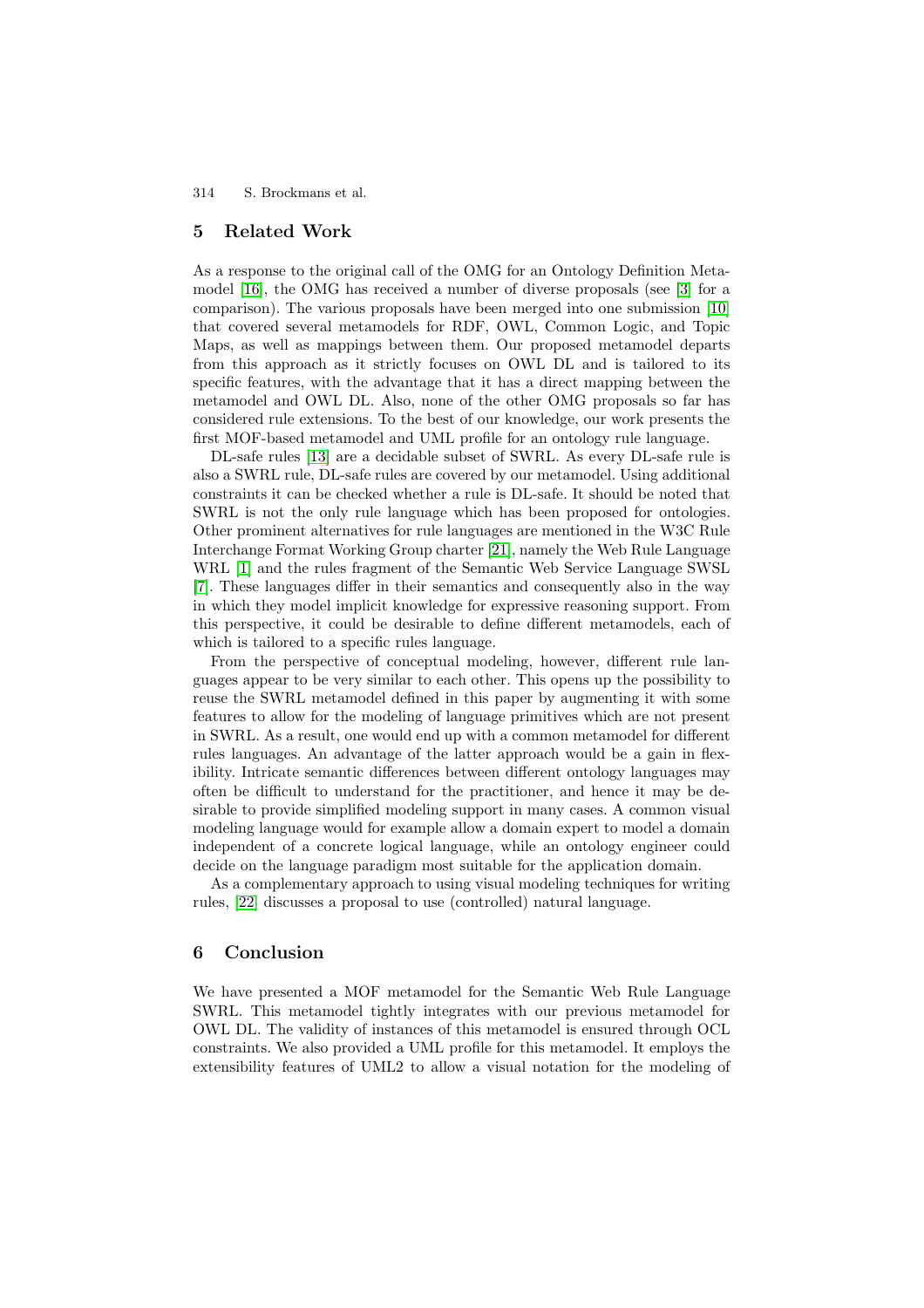rule-extended ontologies which is particularly adequate for users familiar with UML. We plan to provide an implementation as a next step.

Future work may also include the modeling of other logics-based rule languages. The outcome of the W3C working group to establish a Rule Interchange Format is currently open. It is likely that several rule languages will need to co-exist, which will require techniques for rule language interoperability. Here, the model driven approaches of MOF might provide useful techniques to achieve such interoperability, for example based on the Query View and Transformation (QVT, [\[15\]](#page-14-14)) framework, which allows the definition and automated execution of mappings between MOF-based metamodels.

## **Acknowledgements**

Research for this paper has been partially funded by the EU under the projects SEKT (IST-2003-506826) and NeOn (IST-2005-027595), by the German Federal Ministry of Education and Research (BMBF) under the SmartWeb project (01 IMD01 A) and by the German Research Foundation (DFG) under the Graduate School IME – Universität Karlsruhe (TH).

## <span id="page-13-4"></span>**References**

- 1. J. Angele, H. Boley, J. de Bruijn, D. Fensel, P. Hitzler, M. Kifer, R. Krummenacher, H. Lausen, A. Polleres, and R. Studer. Web Rule Language (WRL). World Wide Web Consortium, September 2005. W3C Member Submission, <http://www.w3.org/Submission/WRL/>.
- <span id="page-13-6"></span>2. S. Brockmans and P. Haase. A Metamodel and UML Profile for Ruleextended OWL DL Ontologies –A Complete Reference. Technical report, Universität Karlsruhe, March 2006. <http://www.aifb.uni-karlsruhe.de/WBS/sbr/> <publications/owl-metamodeling.pdf>.
- <span id="page-13-3"></span>3. S. Brockmans, R. Volz, A. Eberhart, and P. Loeffler. Visual Modeling of OWL DL Ontologies using UML. In F. van Harmelen, S. A. McIlraith, and D. Plexousakis, editors, The Semantic Web - ISWC 2004, pages 198-213. Springer-Verlag, 2004.
- <span id="page-13-0"></span>4. P. P. Chen. The entity-relationship model – toward a unified view of data. ACM Transactions on Database Systems, 1(1):9–36, 1976.
- <span id="page-13-2"></span><span id="page-13-1"></span>5. M. Fowler. UML Distilled. Addison-Wesley, third edition, 2004.
- 6. B. R. Gaines. An Interactive Visual Language for Term Subsumption Languages. In J. Mylopoulos and R. Reiter, editors, Proc. of 12th Int. Joint Conf. on Art. Int., pages 817–823, Sydney, Australia, August 1991. Morgan Kaufmann.
- <span id="page-13-7"></span>7. B. Grosof, M. Kifer, and D. L. Martin. Rules in the Semantic Web Services Language (SWSL): An overview for standardization directions. In Proceedings of the W3C Workshop on Rule Languages for Interoperability, 27-28 April 2005, Washington, DC, USA, 2005.
- <span id="page-13-5"></span>8. L. Hart, P. Emery, B. Colomb, K. Raymond, S. Taraporewalla, D. Chang, Y. Ye, and M. D. Elisa Kendall. OWL full and UML 2.0 compared, March 2004. [http://www.itee.uq.edu.au/\\$\sim\\$colomb/Papers/UML-OWLont04.03.01.pdf](http://www.itee.uq.edu.au/$sim $colomb/Papers/UML-OWLont04.03.01.pdf).